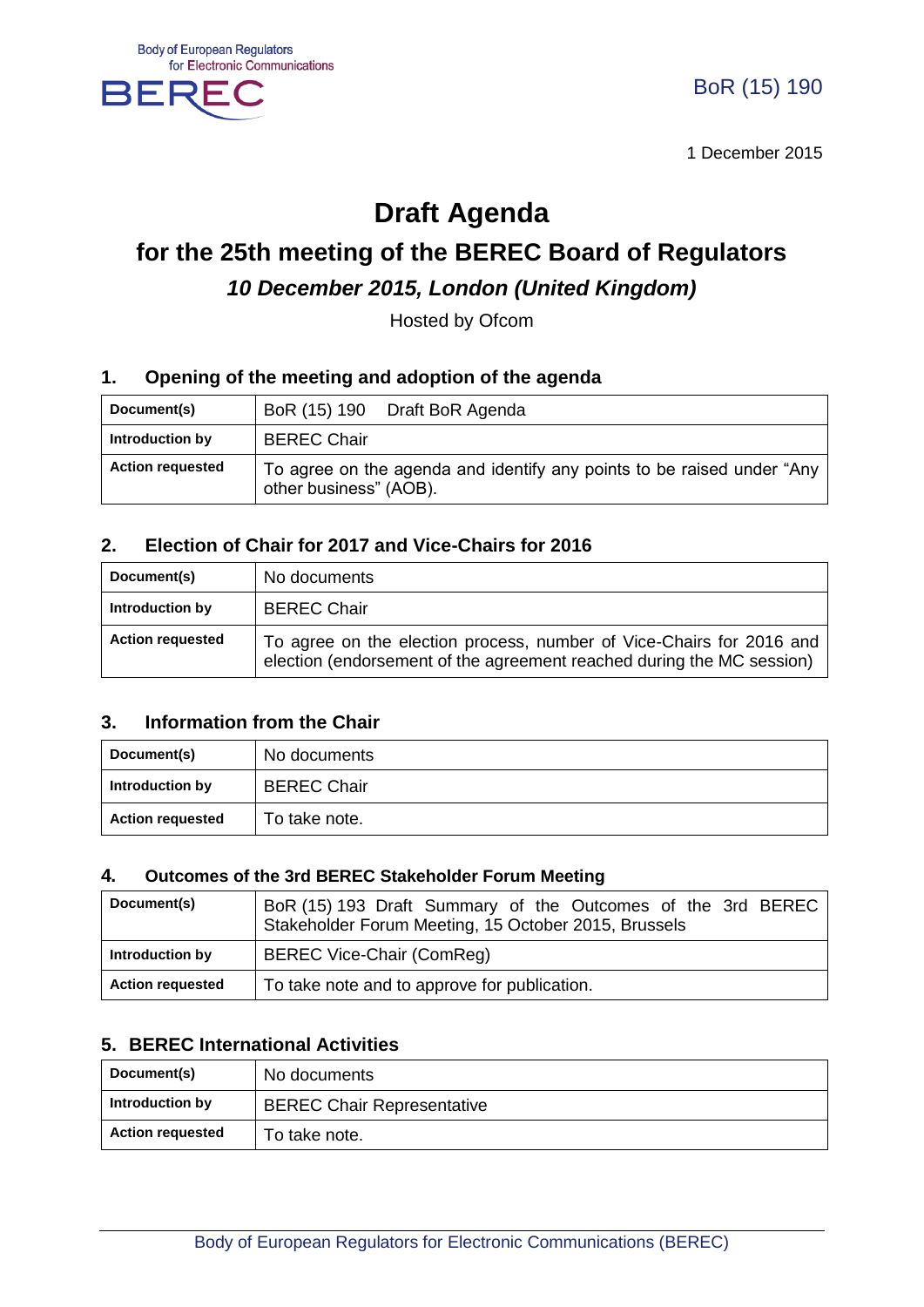## **6. Keynote speech by EU Commissioner Gunter Oettinger**

| Document(s)             | No documents                                               |
|-------------------------|------------------------------------------------------------|
| Introduction by         | <b>Commission Representative</b>                           |
| <b>Action requested</b> | To discuss the key items to be raised by the Commissioner. |

#### **7. List of the 'A' items**

| Document(s)             | Approval for publication:                                                                                                                                                                                                                    |
|-------------------------|----------------------------------------------------------------------------------------------------------------------------------------------------------------------------------------------------------------------------------------------|
|                         | BoR (15) 198 Draft BoR Decision on the BEREC Expert Working Groups                                                                                                                                                                           |
|                         | BoR (15) 192 Draft BEREC Report on transparency and compatibility of<br>international roaming tariffs                                                                                                                                        |
|                         | BoR (15) 199 Draft BEREC Report on Monitoring implementation of the<br>BEREC Common Positions on Wholesale Local Access (WLA), Wholesale<br>Central Access (WCA) and Wholesale High Quality Access at a Fixed<br>Location (WHQAFL) - Phase 2 |
|                         | BoR (15) 200 Draft BEREC Report on the outcome of the public<br>consultation on the draft BEREC Report equivalent access and choice for<br>disabled end-users                                                                                |
|                         | BoR (15) 201 Up-dated draft BEREC Report on equivalent access and<br>choice for disabled end-users                                                                                                                                           |
|                         | Approval for internal use:                                                                                                                                                                                                                   |
|                         | BoR (15) 202 Draft BEREC Internal Report on the outcome of the BEREC<br>Workshop on the implementation of the Recommendation on Relevant<br>Markets and Common Position on geographical segmentation (28 October<br>2015)                    |
|                         | BoR (15) 203 Draft Project Requirements Documents<br>the<br>for<br>implementation of the BEREC Work Programme 2016                                                                                                                           |
| Introduction by         | <b>BEREC Chair</b>                                                                                                                                                                                                                           |
| <b>Action requested</b> | To approve the documents included in the 'A' item list.                                                                                                                                                                                      |

## **8. Information from the BEREC Office**

| Document(s)             | BoR (15) 191 Information on electronic voting procedures since the last<br>plenary meeting<br>BoR (15) 197 2015 BEREC Work Programme status update |
|-------------------------|----------------------------------------------------------------------------------------------------------------------------------------------------|
| Introduction by         | <b>BEREC Office Representatives</b>                                                                                                                |
| <b>Action requested</b> | To take note.                                                                                                                                      |

## **9. Information from the Commission**

| Document(s)             | No documents                      |
|-------------------------|-----------------------------------|
| Introduction by         | <b>Commission Representatives</b> |
| <b>Action requested</b> | To take note.                     |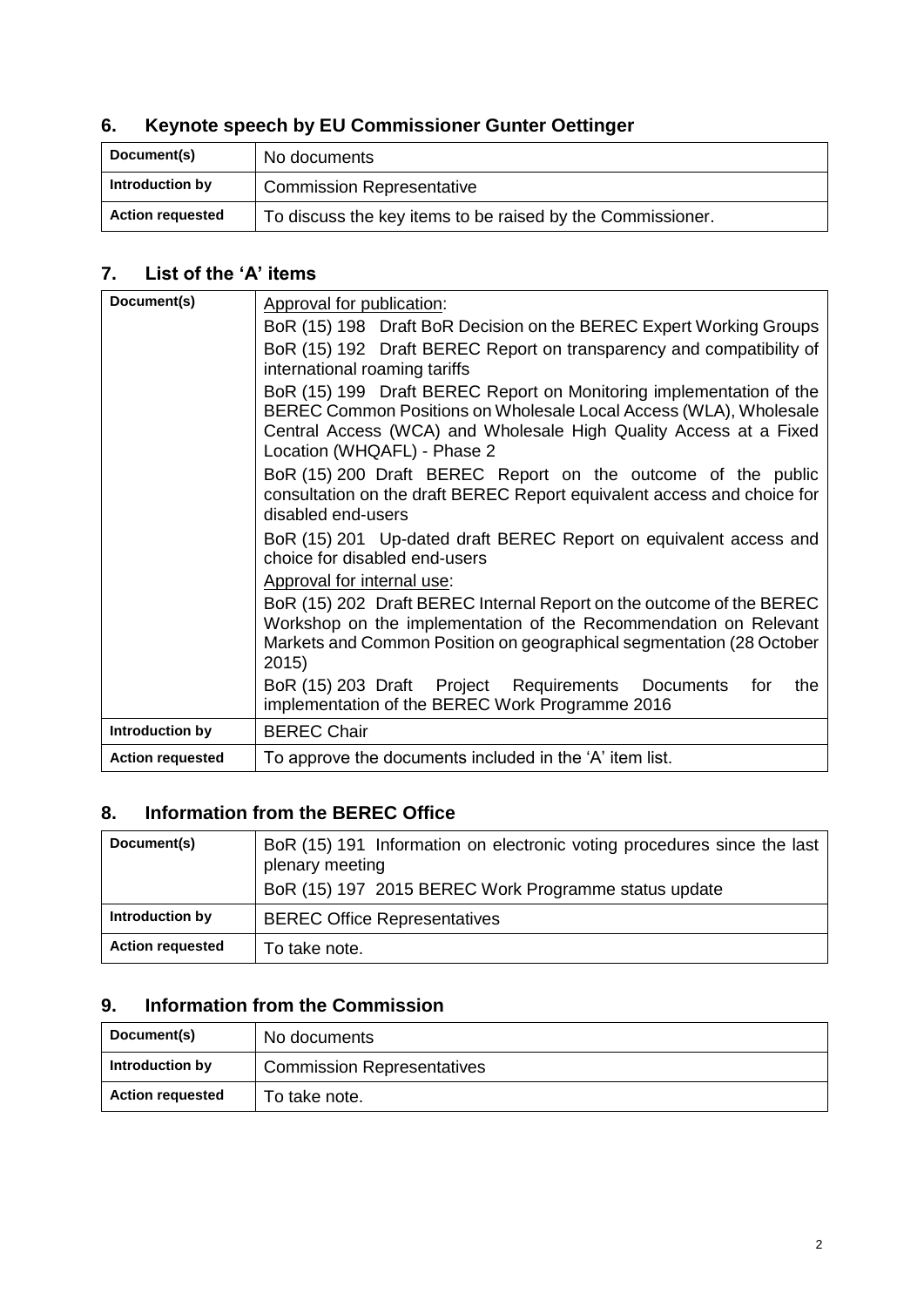## **10.Outline of the BEREC 2015 Annual Reports**

| Document(s)             | BoR (15) 204 Draft outline of the BEREC 2015 Annual Reports |
|-------------------------|-------------------------------------------------------------|
| Introduction by         | BEREC Chair Representative and BEREC Office Representative  |
| <b>Action requested</b> | To approve for internal use.                                |

#### **11. Roaming**

| Document(s)             | BoR (15) 205 Draft BEREC input to the EC request on the wholesale<br>roaming market and fair use of roaming services |
|-------------------------|----------------------------------------------------------------------------------------------------------------------|
| Introduction by         | Roaming EWG Co-Chairs (CNMC/RTR)                                                                                     |
| <b>Action requested</b> | To discuss and to approve for submission to the Commission.                                                          |

## **12. Net Neutrality (NN)**

#### **12.1. Feasibility of quality of service (QoS) monitoring in the context of NN**

| Document(s)             | BoR (15) 207 Draft BEREC Internal Report on the feasibility of QoS<br>monitoring in the context of NN |
|-------------------------|-------------------------------------------------------------------------------------------------------|
| Introduction by         | NN EWG Co-Chairs (Nkom/Ofcom)                                                                         |
| <b>Action requested</b> | To discuss and approve for internal use.                                                              |

#### **12.2. Oral up-date on the state of play of the BEREC Guidelines on NN**

| Document(s)             | No documents                         |
|-------------------------|--------------------------------------|
| Introduction by         | NN EWG Co-Chairs (Nkom/Ofcom)        |
| <b>Action requested</b> | To discuss the proposed way forward. |

#### **13. Next Generation Networks (NGN)**

| Document(s)             | BoR (15) 196 Draft BEREC Report on case studies on IP-based<br>interconnection for voice services in the European Union |
|-------------------------|-------------------------------------------------------------------------------------------------------------------------|
| Introduction by         | NGN EWG Co-Chair (RTR)                                                                                                  |
| <b>Action requested</b> | To discuss and to approve for publication.                                                                              |

## **14. Regulatory Framework (RF)**

## **14.1. Oral up-date on the RF EWG Work Streams**

| Document(s)             | No documents                  |
|-------------------------|-------------------------------|
| Introduction by         | RF EWG Co-Chairs (AGCOM/NMHH) |
| <b>Action requested</b> | To take note.                 |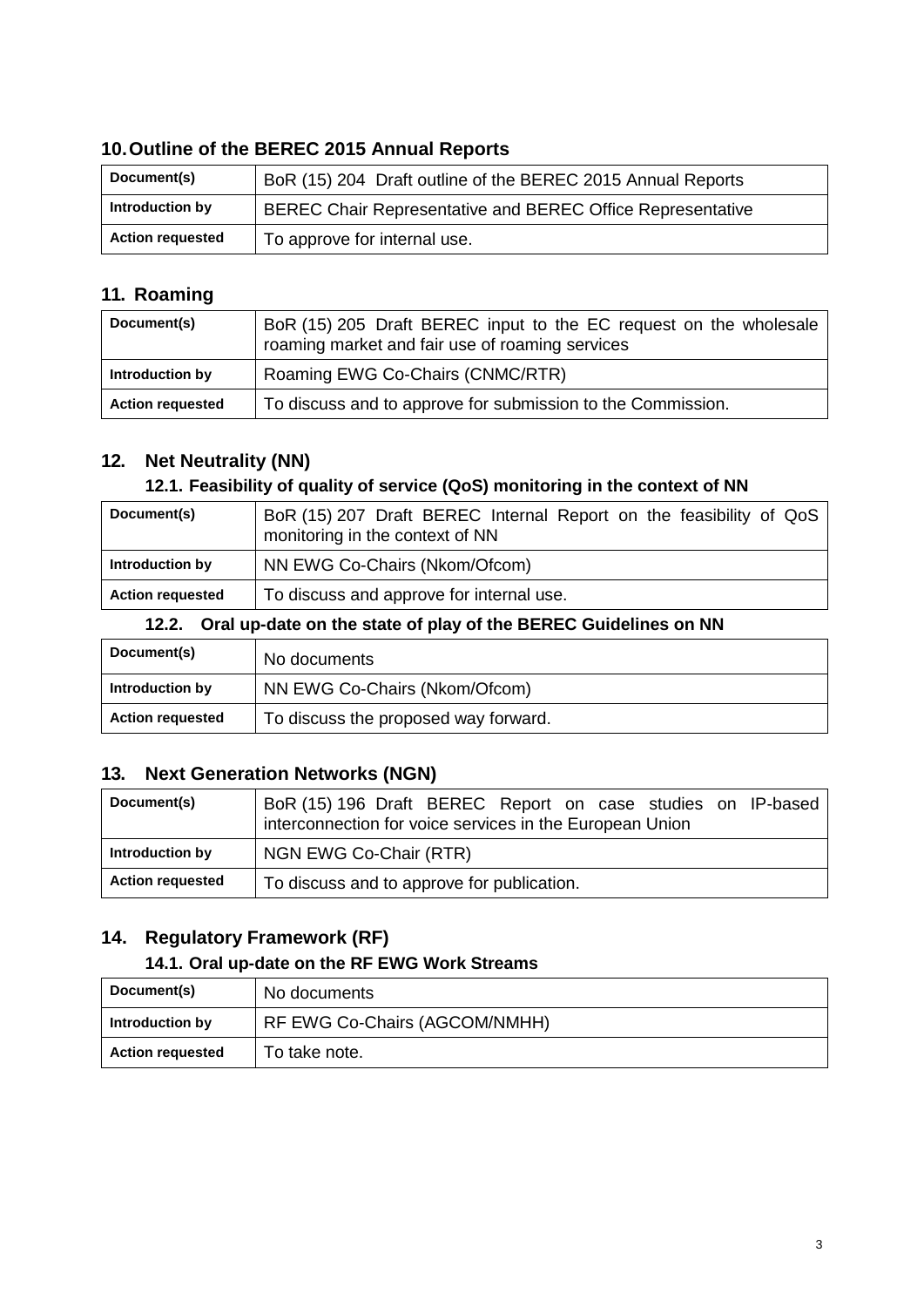| 14.2. BEREC input and opinion on the review of the RF for electronic |  |  |  |  |  |  |
|----------------------------------------------------------------------|--|--|--|--|--|--|
| communications                                                       |  |  |  |  |  |  |

| Document(s)             | BoR (15) 206 Draft BEREC input and opinion on the review of the RF for<br>electronic communications |
|-------------------------|-----------------------------------------------------------------------------------------------------|
| Introduction by         | RF EWG Co-Chairs (AGCOM/NMHH)                                                                       |
| <b>Action requested</b> | To discuss and to approve for submission to the Commission and for<br>publication.                  |

## **15. Market and Economic Analysis (MEA)**

| Document(s)             | BoR (15) 194 Draft BEREC Report on the public consultation on the<br>draft BEREC Report on oligopoly analysis and regulation<br>BoR (15) 195 Draft BEREC Report on oligopoly analysis and regulation |
|-------------------------|------------------------------------------------------------------------------------------------------------------------------------------------------------------------------------------------------|
| Introduction by         | MEA EWG Co-Chairs (CNMC/ARCEP)                                                                                                                                                                       |
| <b>Action requested</b> | To discuss and to approve for publication.                                                                                                                                                           |

## **16. Remedies (REM)**

#### **16.1. Qualitative Analysis of Article 7/7 a cases**

| Document(s)             | BoR (15) 208 Qualitative assessment of Article 7/7a Procedures |
|-------------------------|----------------------------------------------------------------|
| Introduction by         | Drafting Team Leader (AGCOM)                                   |
| <b>Action requested</b> | To discuss and to approve for internal use.                    |

## **16.2. Termination Rates**

| Document(s)             | BoR (15) 209 Draft BEREC Internal Report on the implementation of the<br><b>Termination Rates Recommendation</b> |
|-------------------------|------------------------------------------------------------------------------------------------------------------|
| Introduction by         | <b>REM EWG Co-Chair (ARCEP)</b>                                                                                  |
| <b>Action requested</b> | To discuss and to approve for internal use.                                                                      |

#### **16.3. BEREC Answer to the EC questionnaire for evaluation of the Termination Rates Recommendation**

| Document(s)             | BoR (15) 210 List of termination rates benchmark internal reports (from<br>2005 to 2015) |
|-------------------------|------------------------------------------------------------------------------------------|
| Introduction by         | <b>REM EWG Co-Chair (ARCEP)</b>                                                          |
| <b>Action requested</b> | To discuss and to approve for submission to the Commission.                              |

## **17. Benchmarking**

| Document(s)             | BoR (15) 211 Draft BEREC Benchmarking Report on termination rates at<br>European level |
|-------------------------|----------------------------------------------------------------------------------------|
| Introduction by         | <b>BEREC Office Representative</b>                                                     |
| <b>Action requested</b> | To take note and to approval for publication.                                          |